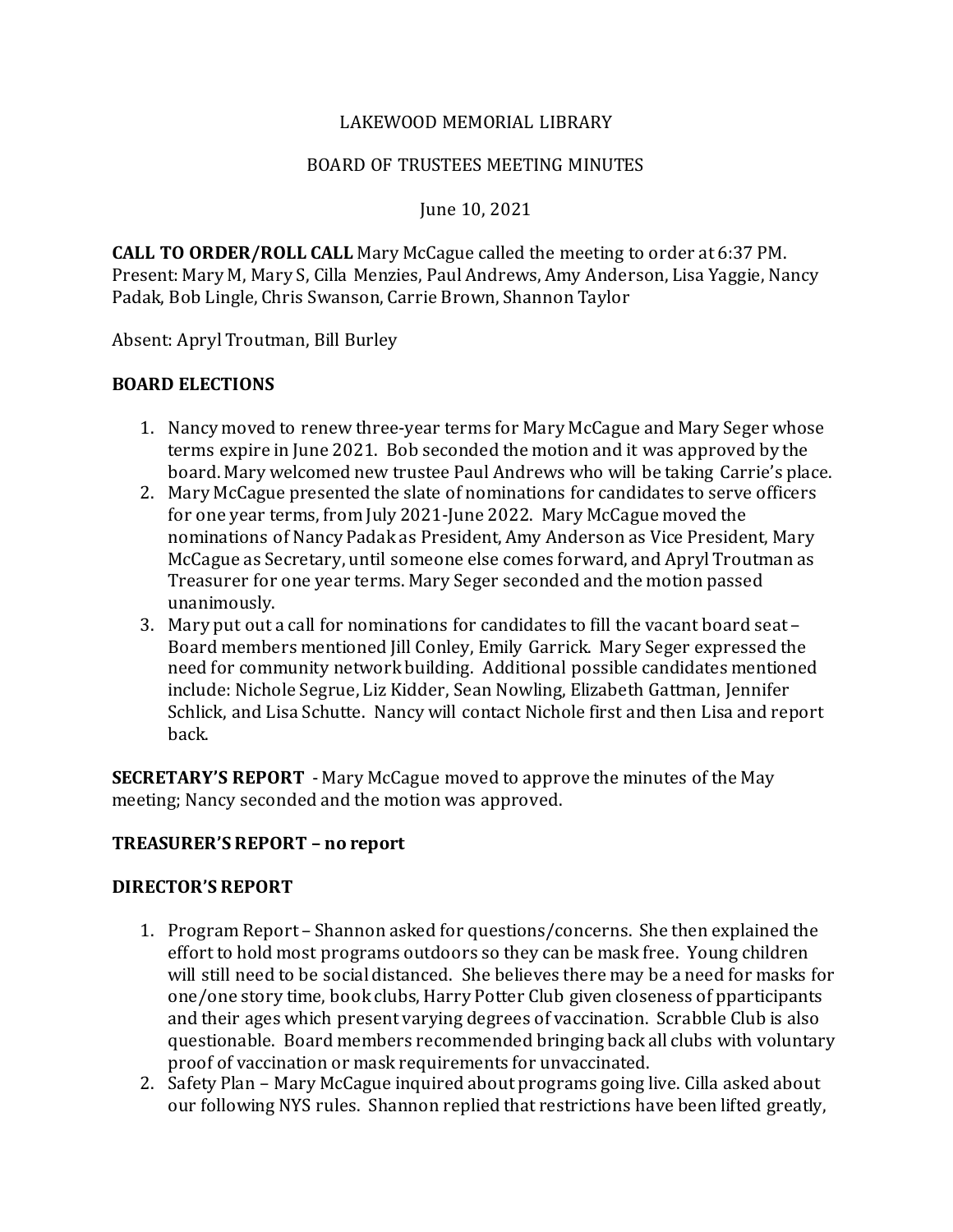but would like to err on the side of caution and require masks inside since we are only at 40% vaccination rate in county. Outside would be mask-free. Options include: honor system, Excelsior Pass, etc. Policies among libraries are inconsistent. Amy suggested re-evaluating monthly because things are still so fluid as we wait for more people to be vaccinated. Conversations continued about the pros and cons of masks/no masks. The Board's final recommendation was - no mask requirementfor those who can provide voluntary evidence of vaccination. Signage will be changed to reflect the new policy.

# **STANDING COMMITTEE REPORTS**

Library Development Committee –

- The GiveBigCHQ match missed its goal by a slim margin, but matches will be met and donors will write checks to the library.
- Mary Seger reported that book sale attendance was lower than in the past (140), and raised \$600. Nancy Padak worked with Jamestown Community Learning Council to take left over books, so the number of books remaining is quite minimal. Donations to the Annual appeal stand at \$8,645.
- Board members believe the food truck, ice cream social might still be a good way to attract families and suggested the high school ambassadors might assist with activities for children. Nancy will talk with Nichole Segrue about the future of ambassadors. In the short term, the Board suggested sponsoring a food truck on Thursday to coordinate with music in the park and whereby the truck would donate a portion of proceeds to library. Shannon will follow up with Bill.

Marketing/Publicity Committee – no report

Personnel Committee – Lisa and Nancy reported on their recommendation to hire a web designer/developer as a contract worker for 5 hours/month @\$50/hour. A job description was presented. Nancy moved to accept the recommendation, Cilla seconded, and the motion passed.

It was noted that Wyn Imfeld is new president of Women's Club and that the club is looking for community projects.

Grounds and Facilities Committee –

• Rosemary's Reading Boat – Cilla reported that the boat is in place in the library. Cilla will write thank you notes to the Gibbons for donating the boat and to Skid Proctor for restoring it. Children seem to be enjoying it very much. Susan Churchill reached out to Cilla about the amphitheater and their interest in having a plaque that they would fund. Susan also mentioned landscaping, but the Board does not recommend landscaping around the